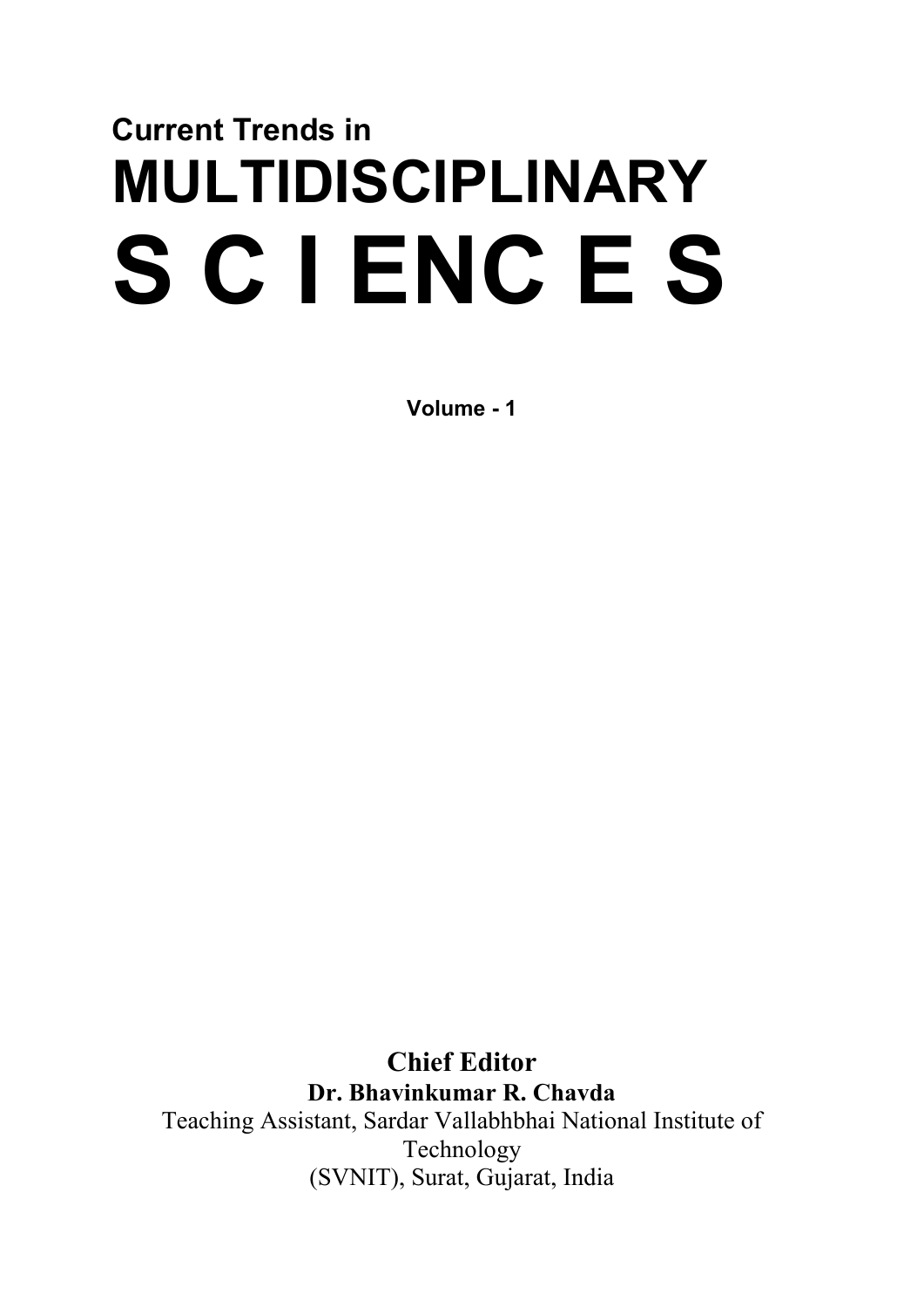## **South Asian Academic Publications**

## **Andhra Pradesh**

**Published By:** South Asian Academic Publications South Asian Academic Publications 3-7, Dirisavancha, Kanigiri, Prakasam, Andhra Pradesh-523245, India Phone No.: 995-904-9730 Email: saapbooks@gmail.com **Chief Editor:** Dr. Bhavinkumar R. Chavda The author/publisher has attempted to trace and acknowledge the materials reproduced in this publication and apologize if permission and acknowledgements to publish in this form have not been given. If any material has not been acknowledged please write and let us know so that we may rectify it. **© South Asian Academic Publications Publication Year:** 2021

**Pages:** 84 **ISBN:** 978-81-952459-0-1 **Price:** ` 674/-